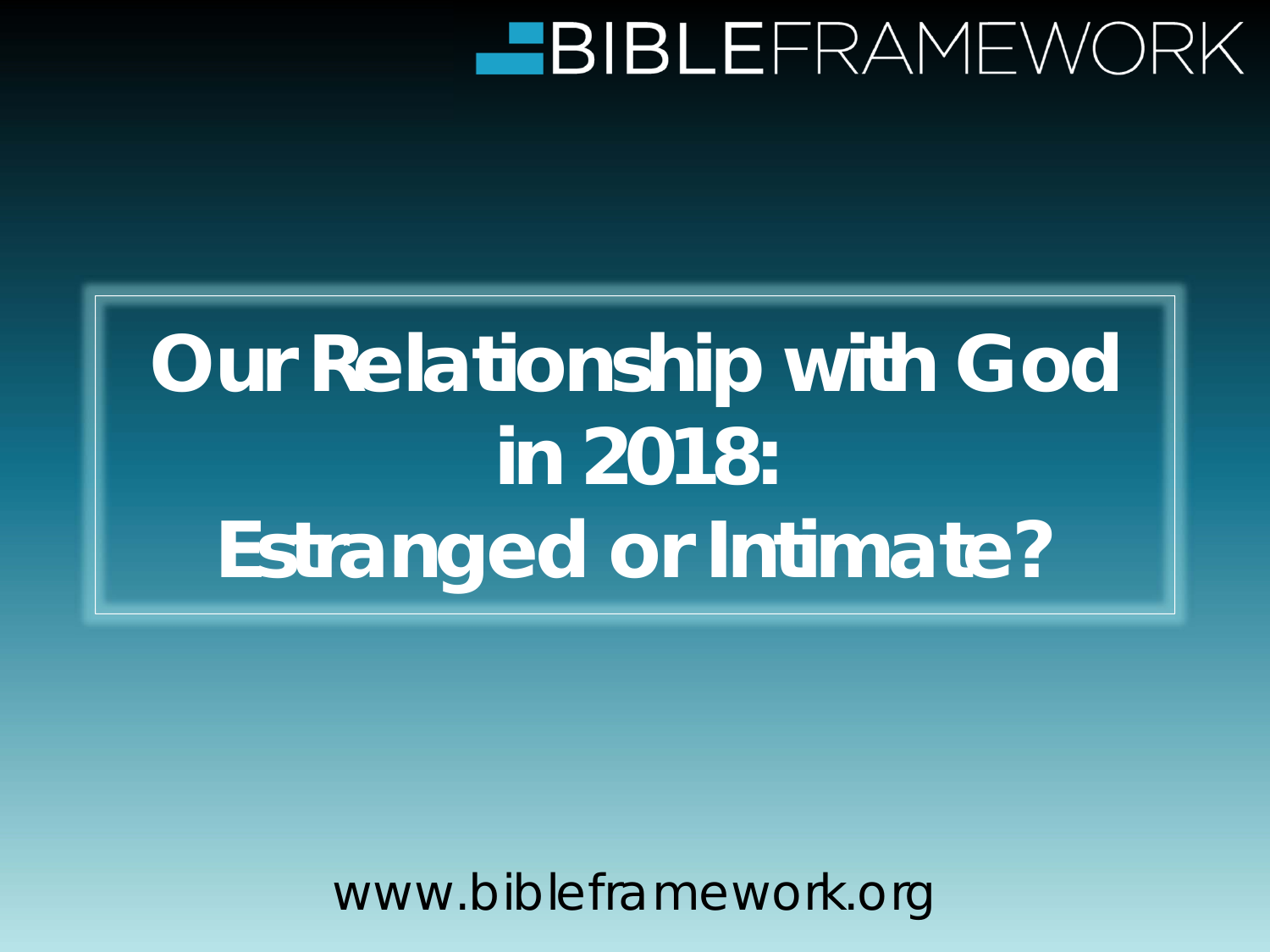### **God's Omniscience Revealed**

**"Jesus saw Nathaniel coming toward Him . . . said of him 'Behold an Israelite indeed, in whom is no deceit!' [says what is on his mind!] Nathaniel said to Him, 'How do you know me?' Jesus answered and said to him, 'Before Phillip called you, when you were under the fig tree, I saw you.' " (John 1:47–48)**

**"You know my sitting down and my rising up. You understand my thoughts. . . . You formed my inward parts. . . . When I was made in secret . . . your eyes saw my substance being yet unformed. And in Your book they were all written, the days fashioned for me when as yet there were none of them." (Ps 139:2, 13–16)**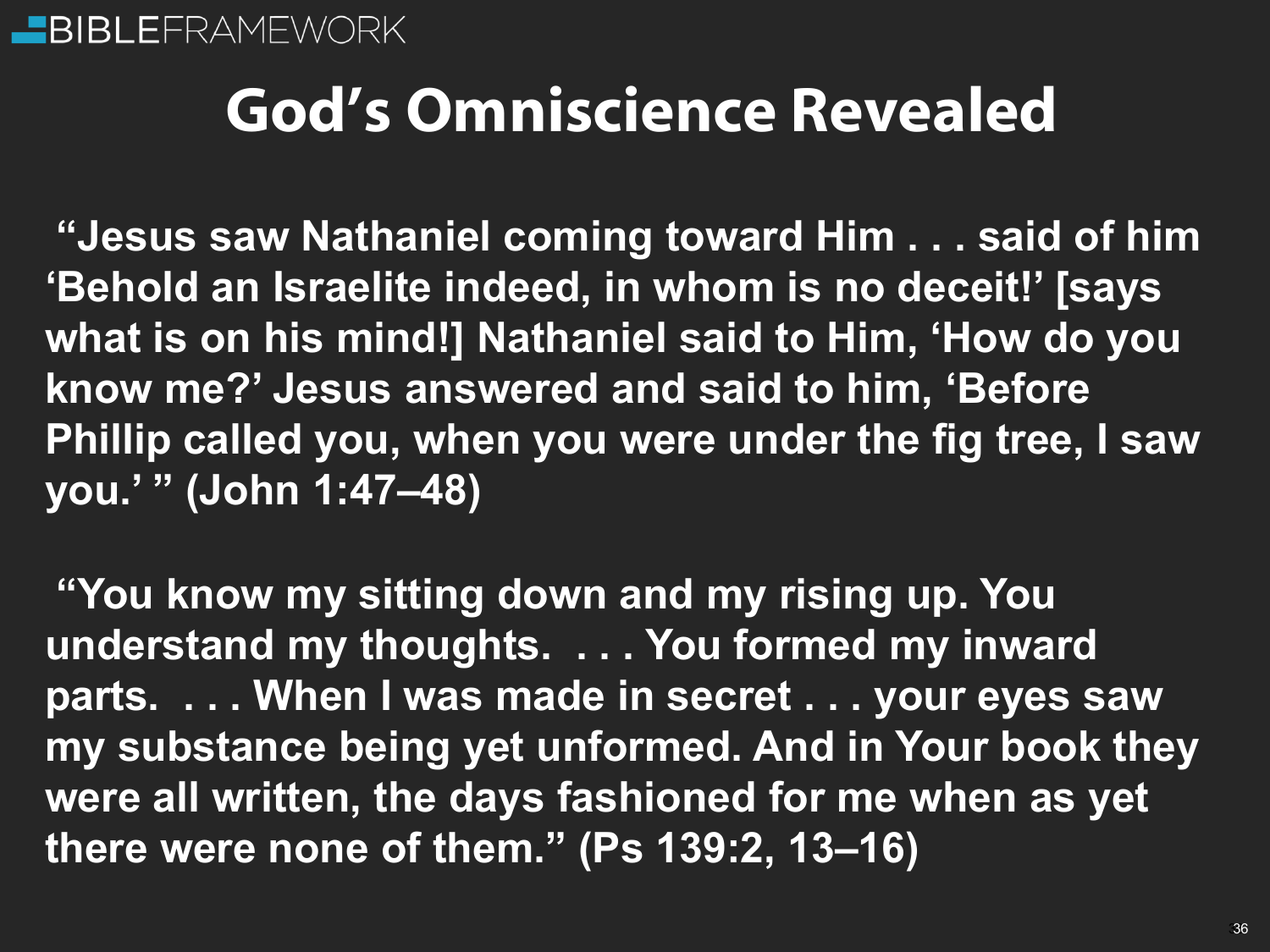### **God Knows All That is & All the "What Ifs"**

**"Present your case, says the LORD . . . Show the former things, what they were . . . and know the latter end of them. . . . show the things that are to come that we may know you are gods. . . ." (Isa 41:21–23)**

"**Woe to you, Chorazin! . . . Bethsaida! For if the mighty works which were done in you had been done in Tyre and Sidon, they would have repented long ago in sackcloth and ashes . . . it will be more tolerable for Tyre and Sidon in the day of judgment than you." (Matt 11:21–22)**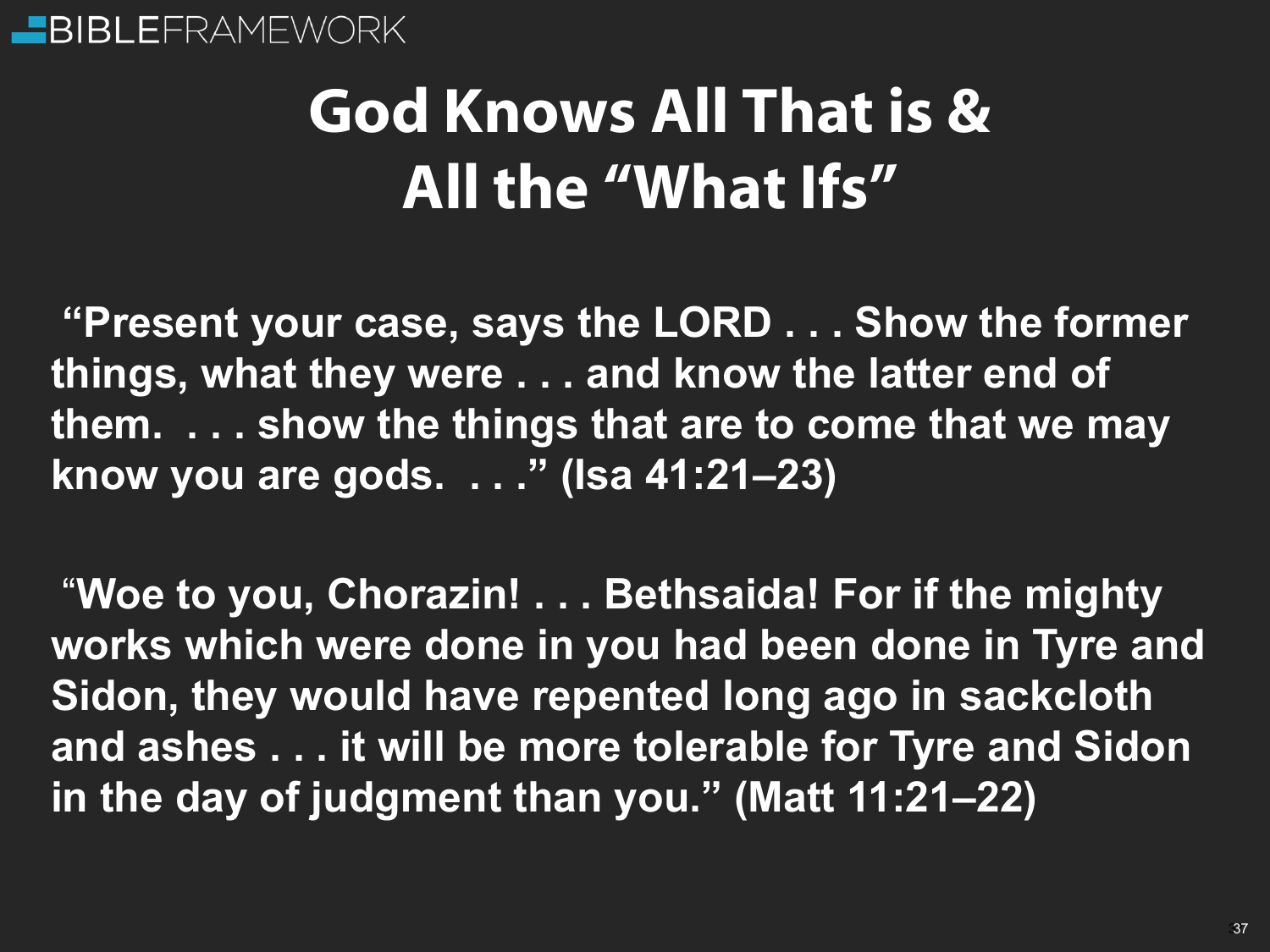### **Limits of Empirical Knowledge**



Reconstructed from Julio Garrido, "The Theory of Evolution and the Limitation of Human Knowledge," CRSQ, March 1970, Vol 6, pp. 185-187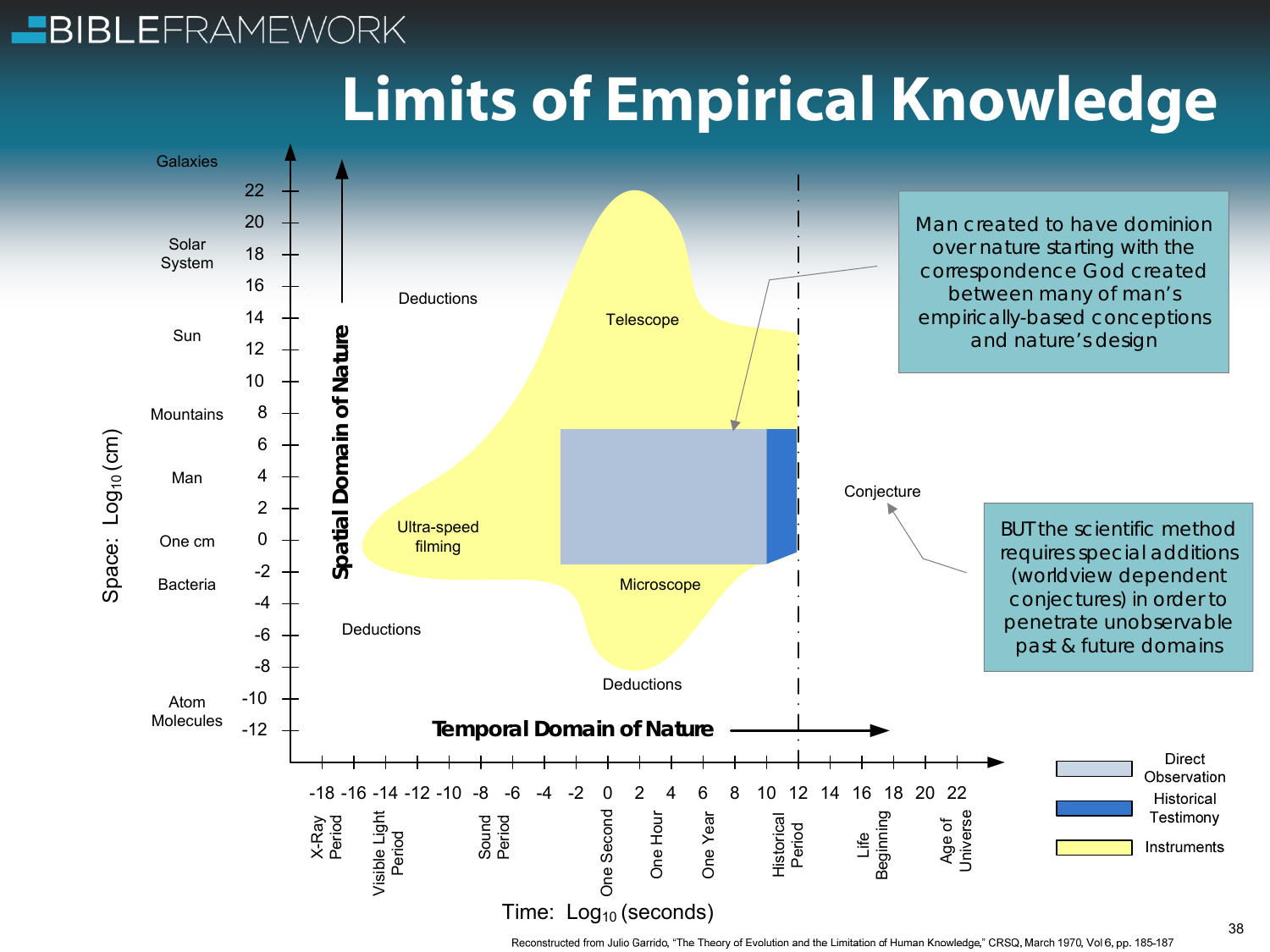### **The Only Source of a Justifiable Plan of Historical Progression: The Bible!**



**Consistent contract stipulations throughout time**